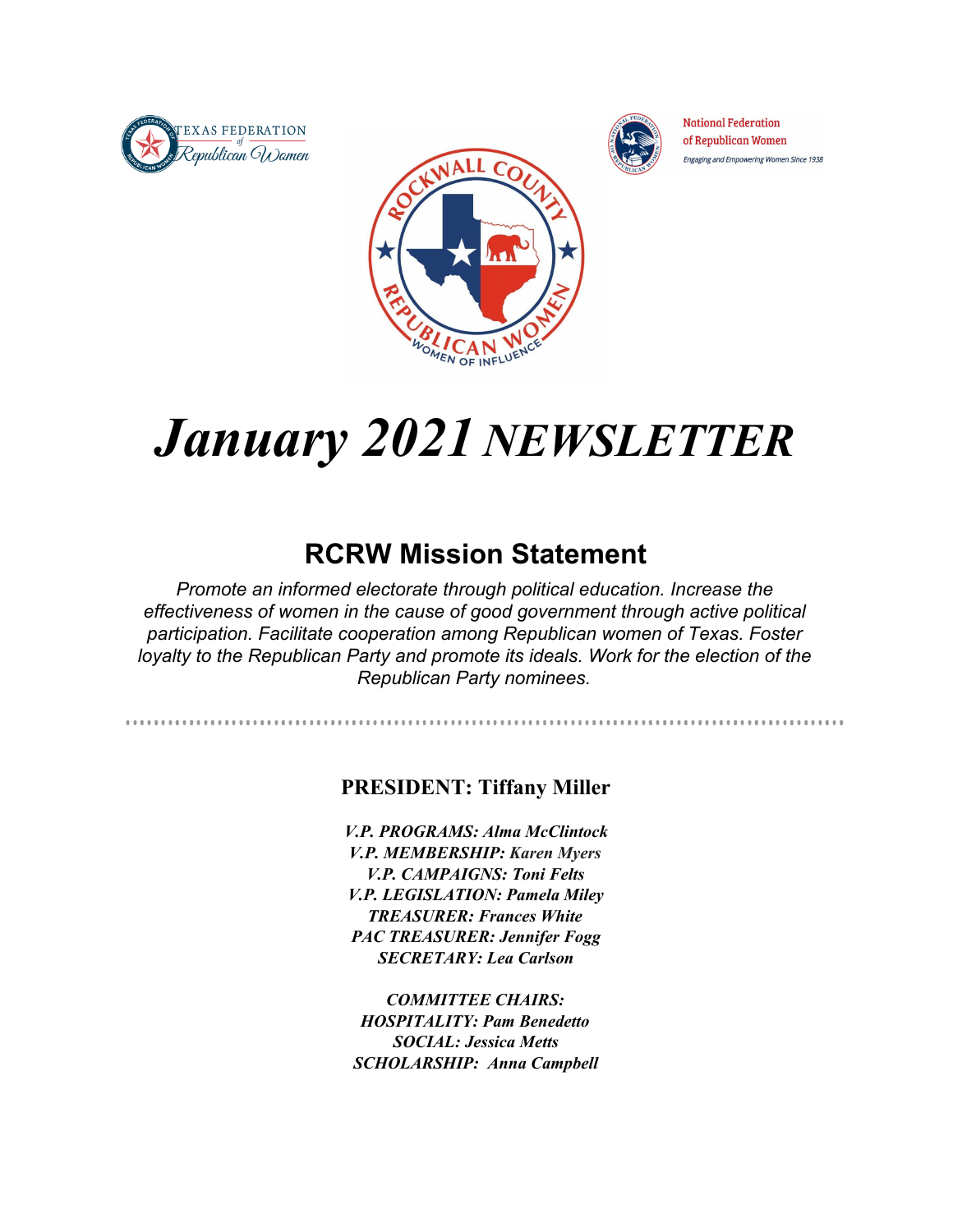## *FROM THE PRESIDENT*

Happy New Year! I know 2021 is going to be a great year because we will continue to build on what we already started and learned from 2020. Over these next two years, your new Executive Committee will continue to support our mission and grow our club. Many people this past year were made to feel ashamed to be Republican or fearful to express their Republican values. Moving forward we want to show Republicans of all ages that you are supported in your Republican values.

We are excited that young ladies between the ages of 13 and 17 years may now join our club as Young Affiliate Members. If you know of

someone in this age group who may be interested, please contact Karen Myers. Our Scholarship Chair, Anna Campbell, and Social Chair, Jessica Metts, are working directly with local schools and other community organizations to seek membership and mentor our future leaders.

In addition to our monthly meetings and happy hours, we will continue hosting special events to support our community and help raise funds for our scholarships.

One of the new ways we will be supporting our community is by highlighting member-owned businesses at our regular monthly meetings. If you are interested in being recognized, please contact Jessica Metts.

I was very humbled and honored to be named a Tribute to Women honoree at the TFRW annual luncheon on November 14, 2020. Toni Felts was also named an honoree. Rockwall County Republican Women continue to be an active presence at the state level with TFRW.

Finally, we know some of you are still uncomfortable being in large groups; therefore, beginning this month our regular meetings will be hosted live and on Zoom. The zoom link will be e-mailed out to our members prior to the meeting.

I look forward to seeing each of you soon.

*Tiffany L. Miller, RCRW President* 972-977-3321 Tiff\_miller@hotmail.com

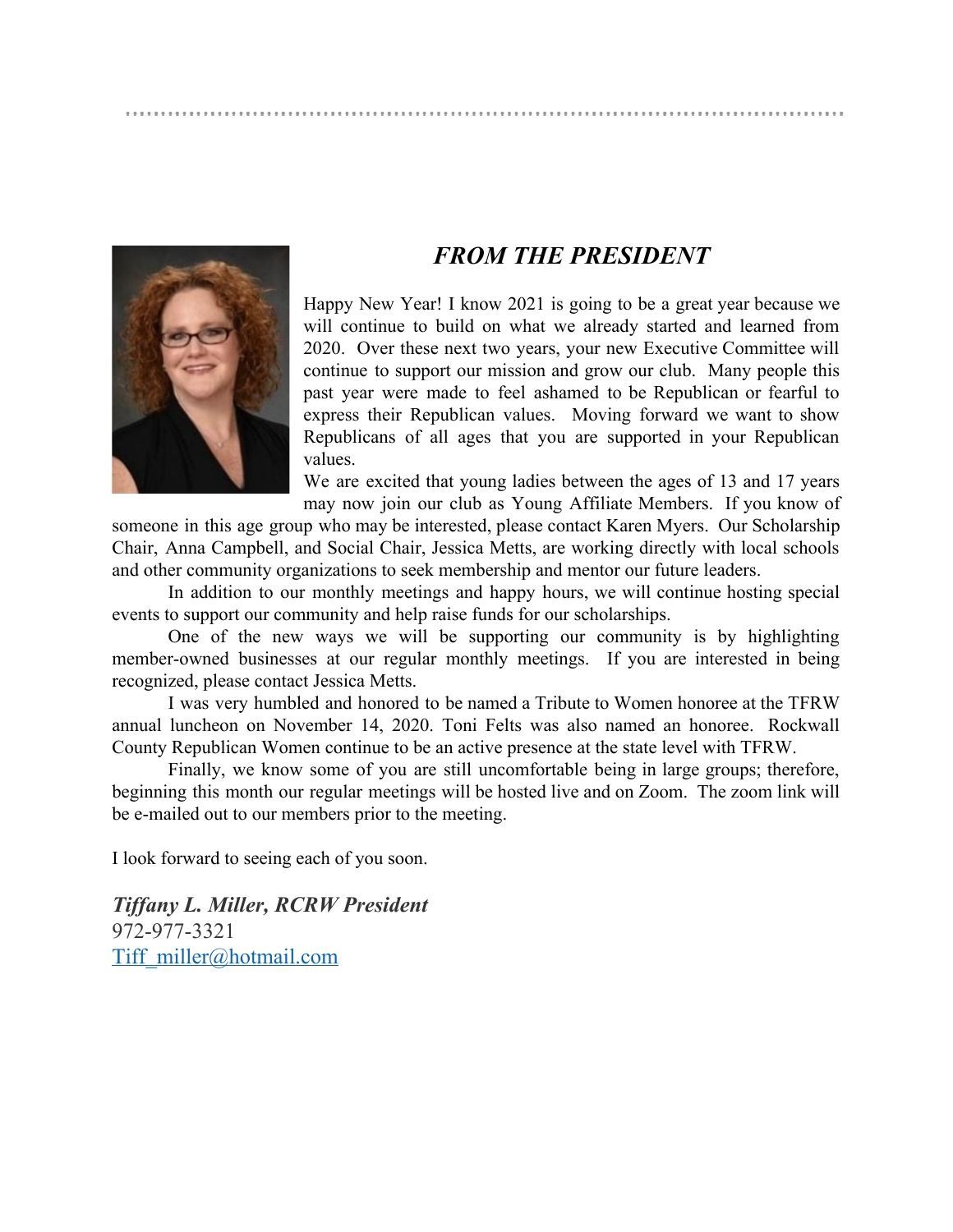## *PROGRAMS*



Our January General Meeting will be:

Date: January 11, 2021.

Time:  $6:30 \text{ P M}$ 

Place: Rockwall Golf and Athletic Club, 2600 Champions Drive, Rockwall, Texas 75087.

Guest Speaker: We will have representatives from the City of Rockwall's Planning and Zoning and Parks and Recreation Departments to discuss open spaces.

We will be seated in classroom style seating. Water, tea, and coffee will be provided, no food will be served and no food is allowed.

*Alma McClintock, Vice President, Programs*

**READ MORE ON FACEBOOK PAGE**

### *MEMBERSHIP REPORT*



I hope you are having a fantastic Christmas holiday with your family and friends. I want to take this time to introduce myself to you as your new RCRW Vice President of Membership for 2021 and 2022. I am honored to be a part of the RCRW organization and excited to be working alongside such great women whom I respect and greatly admire. I have been a Rockwall County resident for nearly 40 years. I am married to my high school sweetheart, Johnny Myers, who is a lifelong resident of Rockwall County. We live in Heath and will soon celebrate our 40th Anniversary together this coming March. We have two

daughters, Chelsea Myers Poteet and Brianna Myers.

I am thrilled to be under the leadership of our President, Tiffany Miller who has done an amazing job over the last two years as our leader. Further, I would like to say a thank you to our outgoing Vice President of Membership, Deanna Tucker, who did a fantastic job with membership during her time on our board. 2020 was definitely a challenge, but we have had some great successes with our happy hours with a lot of new faces attending, which I hope to turn into new members. So, with that said, I would like you to start off the new year by challenging yourself to bring a guest to our general meetings in 2021 with the goal to double our membership by the end of the year. Wouldn't that be an awesome achievement! If your spouse is not currently a member, I encourage you to sign them up as an Associate Member. The cost is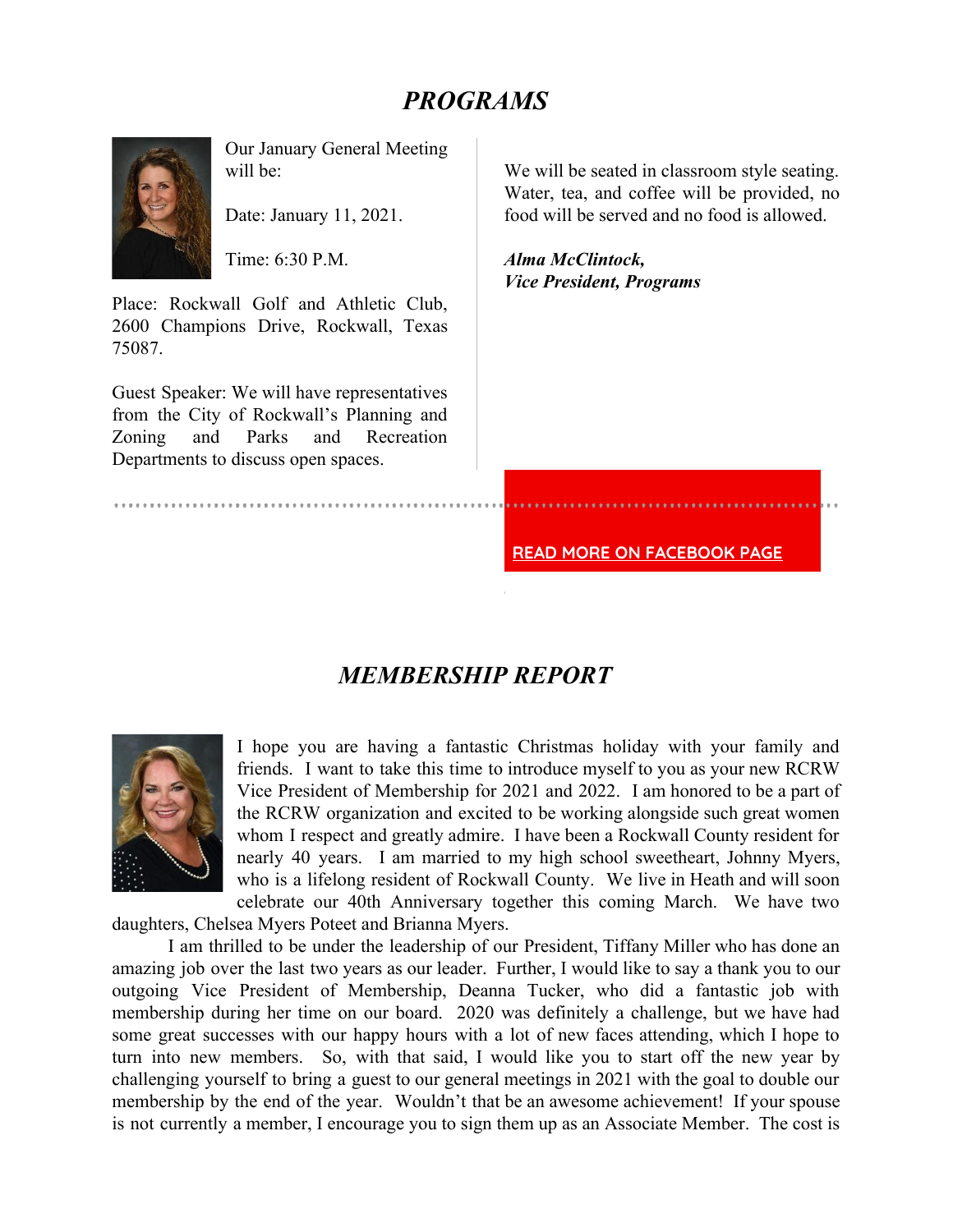only \$40 for associate membership, and all proceeds from associate memberships remain here in Rockwall County.

You may go to our website www.rcrw.org for an application. If you are unable to attend our January meeting you may mail your application with your dues payment to: Rockwall County Republican Women, P.O. Box 1354, Rockwall, Texas 75087.

May your New Year be blessed and filled with success, joy and most importantly, good health! If you need any assistance or just have a question, please do not hesitate to reach out to me. I am happy to be of service.

Best Regards,

.

*Karen Myers, Vice President of Membership*

## *TREASURER'S REPORT*



As of December 31, 2020:

| <b>Balance forward</b> | \$19,989.63 |
|------------------------|-------------|
| Income                 | \$2,510.00  |
| Expenses               | \$2,350.00  |
| <b>Grand Total</b>     | \$20,149.63 |
| Scholarship            | \$797.64    |
| Working total          | \$19,351.99 |

*Frances White, Treasurer*

## *LEGISLATION*



This will be my first year as Vice President of Legislation and I will be stepping in to replace Ann Hettinger who has done a phenomenal job over the years. There is really no replacing Ann as she is simply amazing, so please bear with me as we all learn together to keep up with the bills and legislation that will be submitted this year.

The 87th Texas Legislative Session convenes on January 12, 2021, and is scheduled to end on May  $31^{st}$ . Friday, March 12, 2021, is the deadline for the unrestricted filing of bills and joint resolutions other than local bills, emergency appropriations, and emergency matters submitted by the governor.

It is our responsibility as Republican women to influence policy and future laws, help develop candidates, and elect the right leaders. We are so fortunate to live in Rockwall County and to have the freedom to demonstrate our conservative beliefs without fear of reprisal from our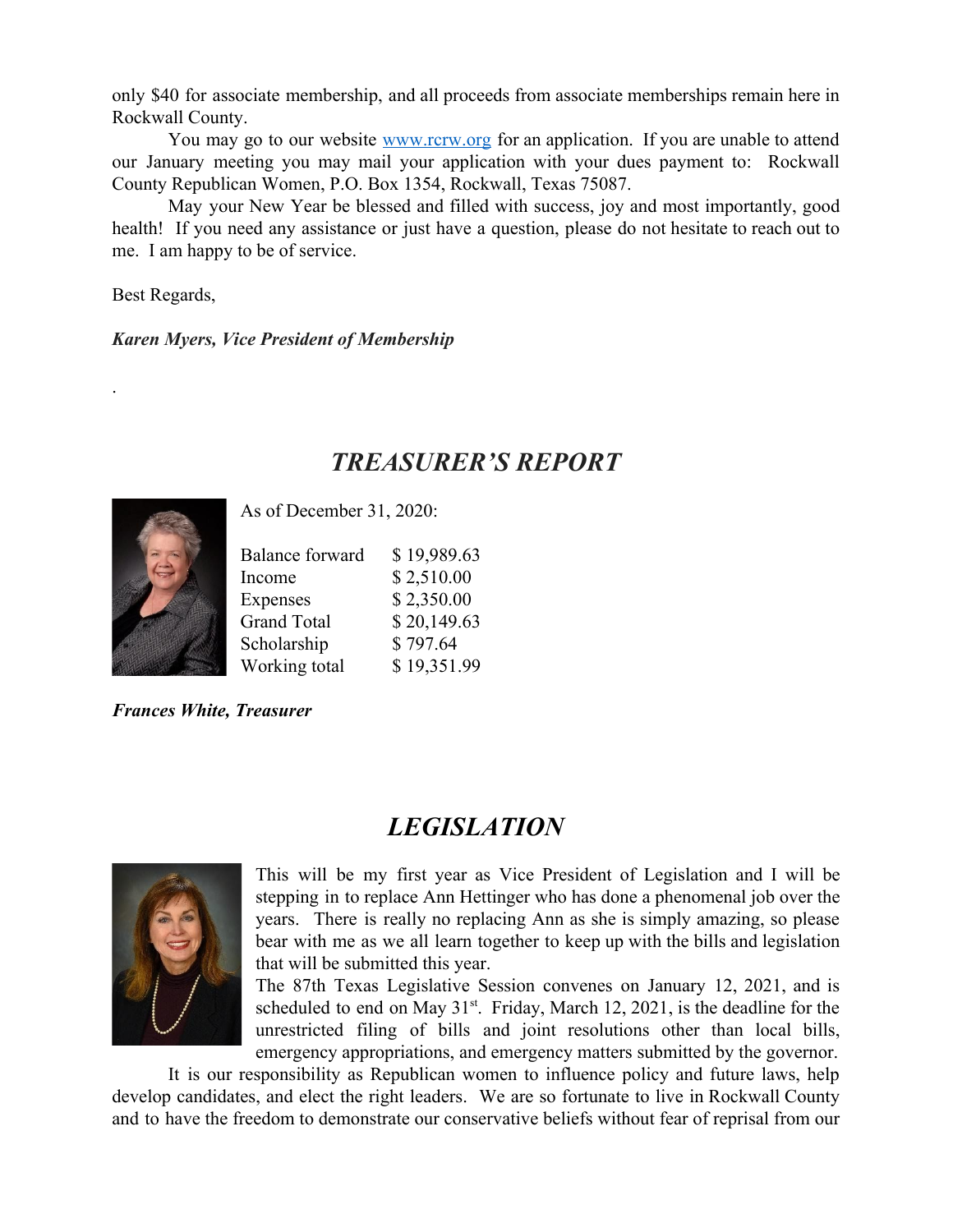neighbors or other members of the community. All cities and towns throughout our country do not necessarily enable its residents to feel safe and comfortable to express their opinions and ideology. Be grateful for our open minds and open hearts. We all hope and pray for 2021 to bring healing to our nation and strength to our state and to our leaders.

God Bless Texas and the Year 2021.

#### *Pamela Miley, Vice President of Legislation*

## *CAMPAIGNS*



Many of our RCRW members worked tirelessly for our candidates in 2020. As we look to 2021 remember how important local elections are to our county and beyond. On May 1, 2021, the cities of Rockwall, Heath, Fate, Royse City and McLendon Chisolm will hold elections for Mayor, and/or City Council Members, as well as an ISD election for School Board Members. More details will be provided following the filing deadline in February.

I would also like to say Thank You for all the campaign hours you have reported over the last year. We are now reporting our last quarter for 2020. If

you have unreported hours ANYTIME over the last year, please send them to labandxray@gmail.com or contact me at 817-614-7361 with questions. We reported a whopping 2966 hours for Q3 and I know we can do it again for Q4. The deadline is January  $15<sup>th</sup>$ , so please get your time to me as soon as possible. Every hour counts!

Blessings,

#### *Toni Felts, Vice President, Campaigns*

### *SOCIAL TIME*



It is with great pleasure to introduce myself, Jessica Metts, as your 2021 and 2022 RCRW Social Chair. I have been an active volunteer with Women in Need, CASA, Rotary, and Rockwall Women's League. I own a small business, Rockwall Lymphatics, and have lived in Rockwall for 8 years. I have served on many community non-profit boards over the years and each time it allows me to give back even more to the organization I believe so strongly in. I have 6 year - old identical twin girls, a senior daughter, 3 stepsons, a dog Max, and a husband.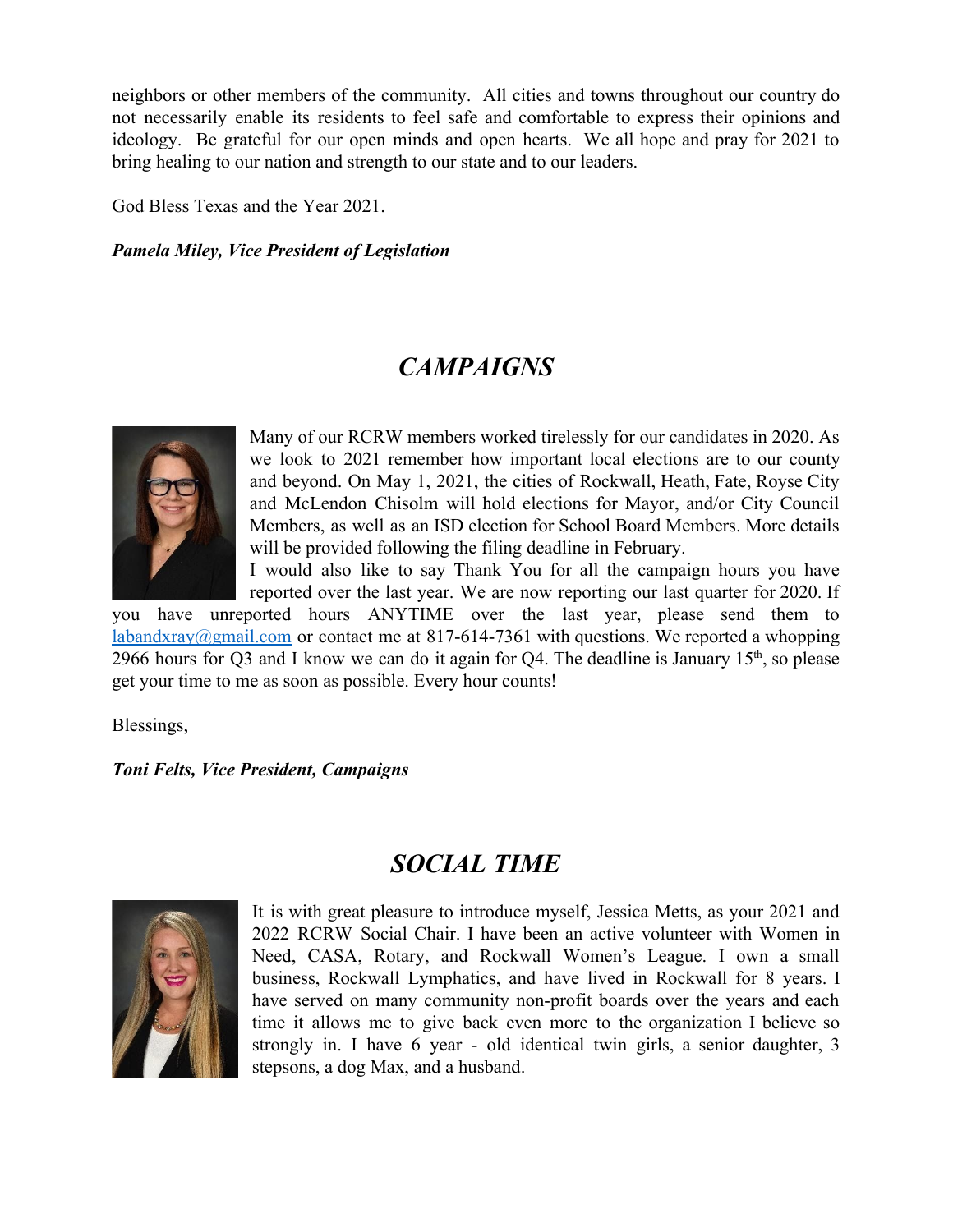The next 12 months are going to be filled with lots of opportunities to fellowship with like-minded women in our community. I am excited to get to know more of you ladies and work alongside you as we continue to support the Republican Party.

I would like to give a warm thank you to our members Sandra and Mitch Ownby, co-owners of Rockwall EMS, for sponsoring the January meeting. If you would like to sponsor a meeting in the future, please contact me at clancyindallas $@$ yahoo.com.

Upcoming Events:

*Our January Happy Hour*: January 19, 2021, 6:00 P.M. until 8:00 P.M., at The Alumni Sports Bar and Grill, 146 E. Main Street, Royse City, Texas 75189.

*Our February Happy Hour*: February 16, 2021, 6:00 P.M. until 8:00 P.M., at Primo's Tex-Mex Grille, 4861 Bass Pro, Garland, Texas 75043.

February Wine and Chocolate Tasting to benefit the RCRW Scholarship Fund – More details coming soon!

*Jessica Metts, Social Chair*

## *CONGRATULATIONS*



To our very own member and PAC Treasurer, Jennifer Fogg, for being sworn in as our new Rockwall County Clerk. We are so very proud of you and your commitment to serve Rockwall County!



In what is called the "Year of the Republican Woman," Republican women set records in 2020 as candidates and in the general elections. Cynthia Lummis is the first woman elected to the U.S. Senate from Wyoming. In the U.S. House, a historic 18 non-incumbent Republican women are elected, including nine who beat Democrat incumbents, and every incumbent Republican woman is reelected. Young Kim and Michelle Steel of California are the first Korean-American women elected to Congress, while Stephanie Bice of Oklahoma is the first

Iranian-American and Yvette Herrell of New Mexico is the first Cherokee woman. During the 117th Congress, a record 29 Republican women will serve in the U.S. House (31 if the two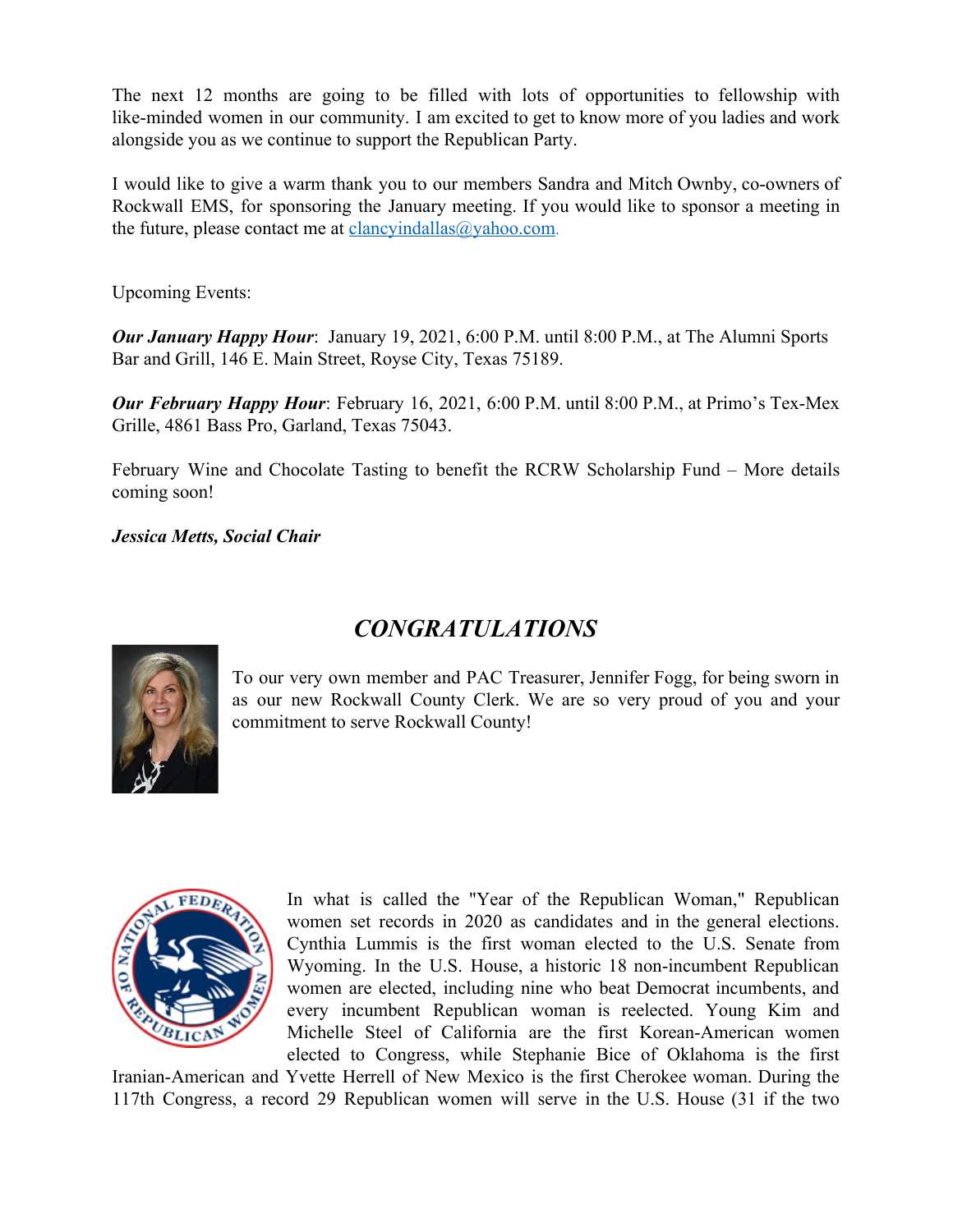non-voting Republican women delegates from American Samoa and Puerto Rico are included), and a record total of 37 Republican women will serve in both chambers.

*Author – NFRW Communications, November 2020*



Happy New Year! I think more than ever before, there was a giant sigh of relief when the clock struck midnight and 2020 was officially "last year." I don't dispute that 2020 was an unusually crazy year or that we have all been looking forward to a fresh start, but really there was a great deal to be thankful for. From Middle East peace agreements and American dominance through the Space Force program to the appointment of Justice Amy Coney Barrett and Republican victories up and down the Texas ballot, 2020 delivered many things for which we should be grateful.

As I reflect upon the past year, I want to thank you, our members. Through all of the challenges thrown at us, you never lost focus or forgot our mission. In fact, if anything I think you were more tenacious and determined to meet those challenges head-on and overcome them. You were patient when contracts were canceled, and events had to be rescheduled. We all pivoted and learned new skills together, and through it all, you showed kindness to our staff and volunteers. You stepped up, worked together and demonstrated what TFRW was capable of.

My anticipation continues to build as I look toward the possibilities of the New Year. We have a goal of 11,000 members by June (convention cutoff date) and I truly believe that this is attainable. We had 3,500 new members in 2020. That means that if all of our 2019 members had

renewed, we would have had 14,000 members in 2020 instead of 10,000. The women are there. We just need to invite them, remind them, and let them know how vital they are!

This is going to be an exciting year! Chairwoman Mary Heffernan has assembled an amazing TFRW Convention team, so plan now to attend October 13-16 at the Kalahari Resort in Round Rock. The NFRW Convention will be September 23-26 in Orlando and I'm hoping we will bring home an award or two... or five. We are Texas, after all.  $\odot$ 

Thank you again for the honor of serving you. We are empowered women empowering others, and together we will continue to make Texas the leader of principled, conservative governance.

*2020 was not the year that we got everything we wanted. It was the year we learned to appreciate everything we have.*

For Texas and The Country!

*Glynis Chester* President, Texas Federation of Republican Women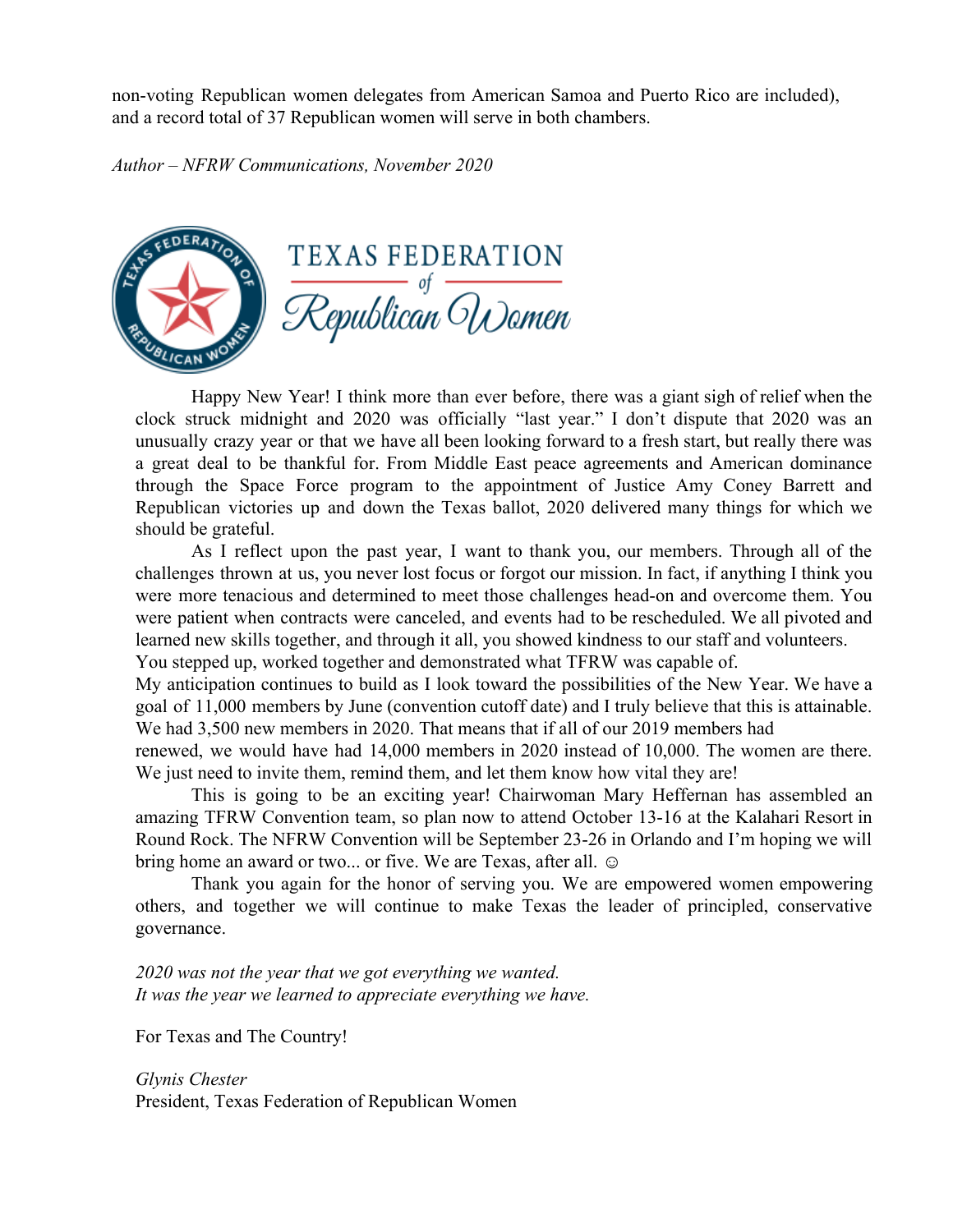

#### **CALENDAR**

*Please see our website for updated holiday events*

#### *Republican Events:*

January 6, 2021 - GOP Lunch Bunch: 11:45 A.M., at Luigi's Italian Cafe, 2002 S. Goliad Street, Rockwall, Texas 75087 cost is \$12.00.

January 9, 2021 - Republican Men's Club Meeting: 8:00 A.M., at The Center, 108 E. Washington Street, Rockwall, Texas 75087, for more information go to https://www.facebook.com/rockwallgopmen.

January 11, 2021 – RCRW General Meeting: 6:30 P.M., at Rockwall Golf and Athletic Club, 2600 Champions Drive, Rockwall, Texas 75087, the guest speakers will be representatives from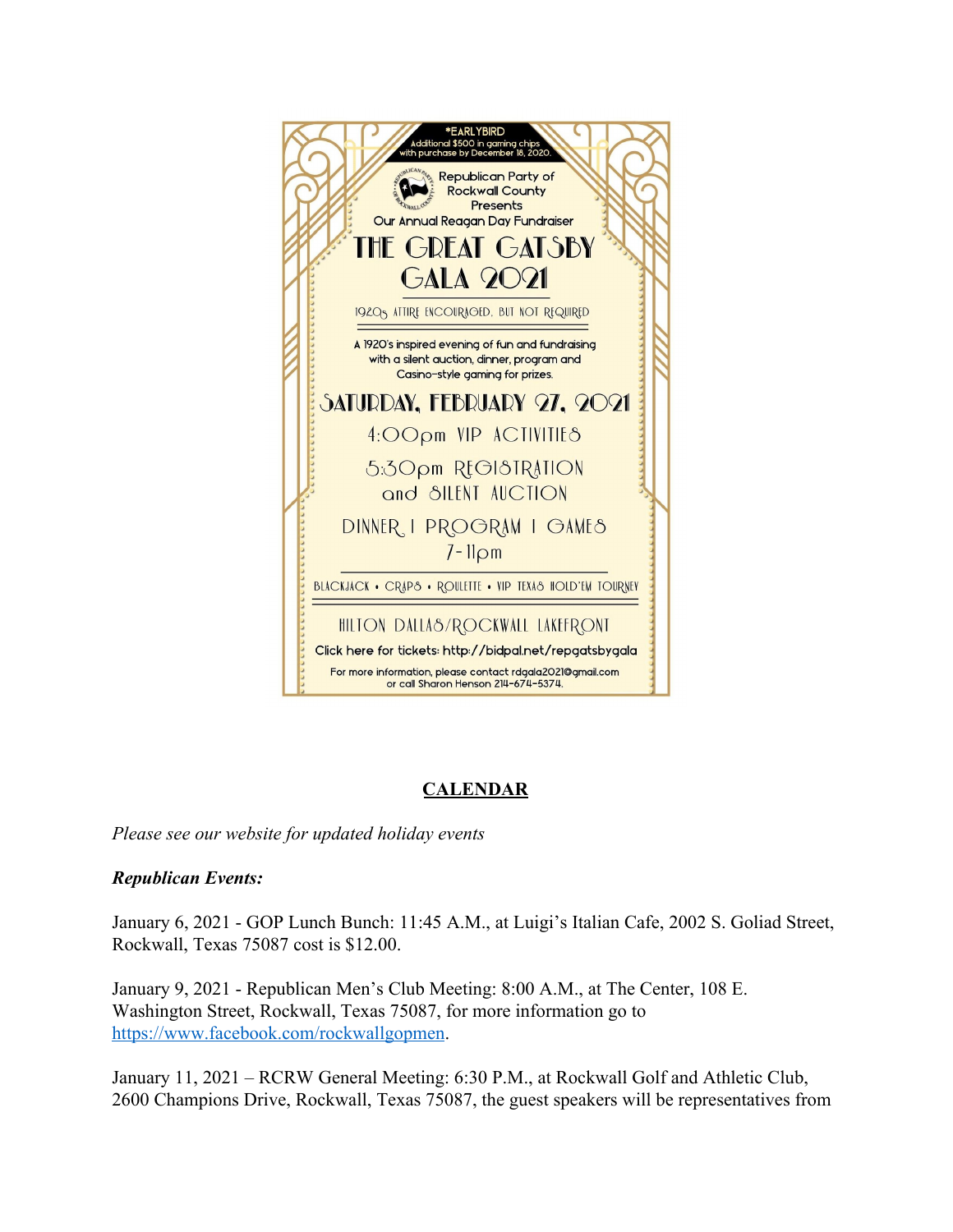the City of Rockwall's Planning and Zoning and Parks and Recreation Department to discuss our open spaces.

January 13, 2021 – Rockwall County Republican Hispanic Club Meeting: 6:30 P.M. at Harry Myers Community Center, 815 E. Washington Street, Rockwall, Texas 75087, the guest speaker is Tina Aviles.

January 19, 2021 – RCRW Happy Hour: 6:00 P.M. until 8:00 P.M., at The Alumni Sports Bar and Grill, 146 E. Main Street, Royse City, Texas 75189.

January 28, 2021 – Rockwall County Young Republicans Social Event: 7:00 P.M. at Hemisphere Brewing Company, 2015 Kristy Lane, Rockwall, Texas 75032 ·

February 3, 2021 - GOP Lunch Bunch: 11:45 A.M., at Luigi's Italian Cafe, 2002 S. Goliad Street, Rockwall, Texas 75087 cost is \$12.00.

February 3 – 5, 2021 – TFRW Legislative Day, at the Sheraton Austin Georgetown Hotel and Conference Center, 1101 Woodlawn Avenue, Georgetown, Texas 78628, for more information go to https://www.tfrw.org.

February 8, 2021 – RCRW General Meeting: 6:30 P.M., at Rockwall Golf and Athletic Club, 2600 Champions Drive, Rockwall, Texas 75087, the guest speaker is Dr. Nicholas Cooper MacPherson, M.D.

February 10, 2021 – Rockwall County Republican Hispanic Club Meeting: 6:30 P.M. at Harry Myers Community Center, 815 E. Washington Street, Rockwall, Texas 75087

February 13, 2021 - Republican Men's Club Meeting: 8:00 A.M., at The Center, 108 E. Washington Street, Rockwall, Texas 75087, for more information go to https://www.facebook.com/rockwallgopmen.

February 16, 2021 – RCRW Happy Hour: 6:00 P.M. until 8:00 P.M., at Primo's Tex-Mex Grille, 4861 Bass Pro, Garland, Texas 75043.

February 27, 2021 – Rockwall GOP Reagan Day/Great Gatsby Gala: 4:00 P.M., VIP activities begin, 5:30 P.M. registration, at Hilton Dallas/Rockwall Lakefront, 2055 Summer Lee Drive, Rockwall, TX 75032, for more information go to http://bidpal.net/repgatsbygala.

#### *Community Events: - Please see each website below for updated information.*

January 23, 2021 – Daddy Daughter Dance: there are two times, 5:00 P.M. until 6:30 P.M. and 7:30 P.M. until 9:00 P.M., at the Hilton Dallas/Rockwall Lakefront, 2055 Summer Lee Drive, Rockwall, Texas 75087, tickets may be purchased at the Center.

January 27, 2021 – 5th Annual Rummage Sale, Hosted by Rockwall Art League: 5:00 P.M. at Harry Myers Community Center, 815 E. Washington Street, Rockwall, Texas 75087.